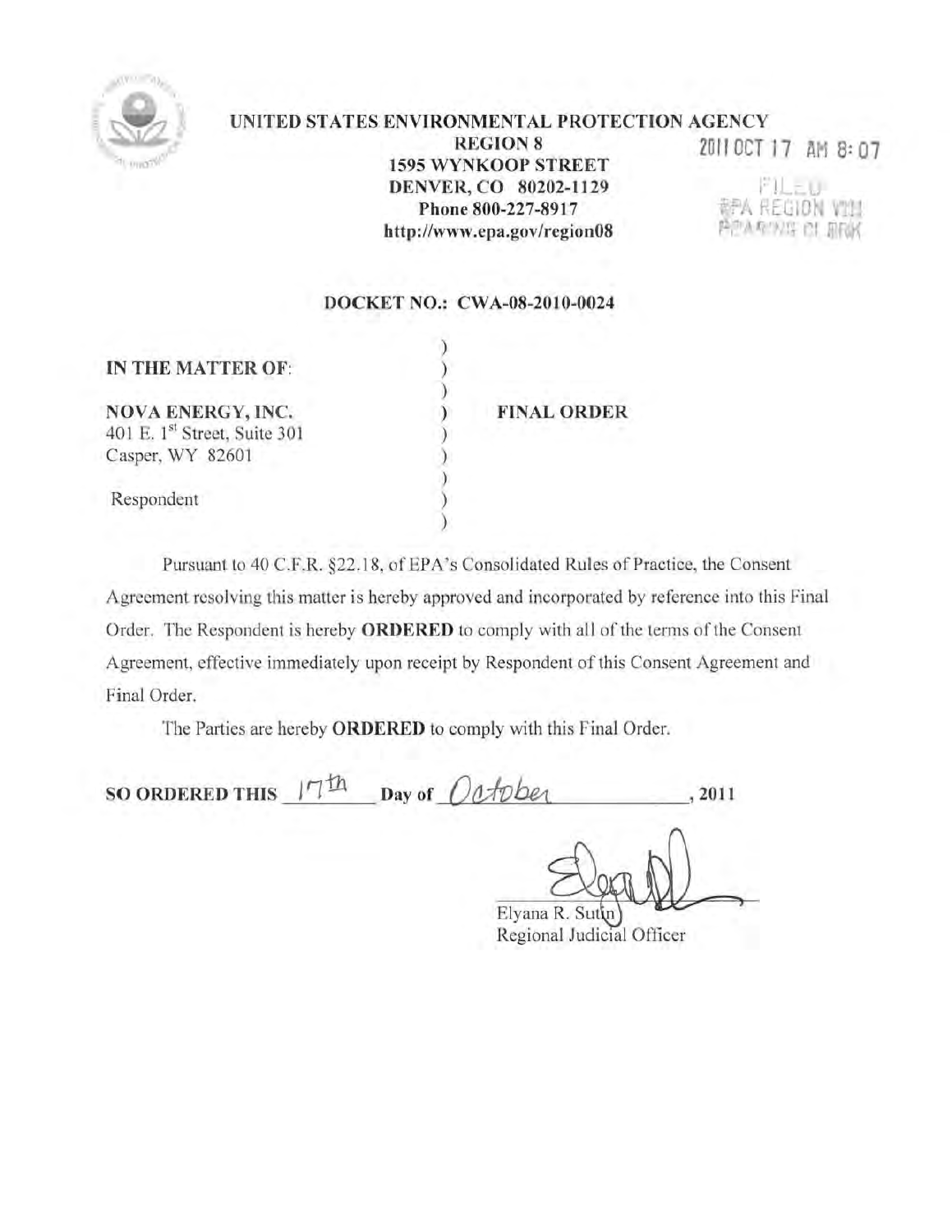# UNITED STATES ENVIRONMENTAL PROTECTION AGENCY **REGION 8** 2011 OCT 17 AM 8: 07

) ) ) ) ) ) )

#### IN THE MATTER OF:

Nova Energy, Inc. 401 E. 1st Street, Suite 301 Casper, WY 82601,

Docket No. CWA-08-20 10-0024 **CONSENT AGREEMENT** 

Respondent.

Complainant, United States Environmental Protection Agency. Region 8 (EPA), and Respondent, Nova Energy Inc. (Nova), by their undersigned representatives, hereby consent and agree as follows:

## BACKGROUND

1. On August 31, 2010, EPA issued Nova an Administrative Complaint and Notice of Opportunity for Hearing (Complaint) pursuant to its authority under  $\S 311(b)(6)(B)$  of the Clean Water Act (Act), as amended by the Oil Pollution Act of 1990. EPA alleged in the Complaint that Nova failed to prepare and implement an adequate Spill Prevention Control and Countermeasure (SPCC) plan at its Wood B-1 facility (facility) in violation of  $\S$  311(j) of the Act, 33 U.S.C. § 1321(j), and the oil pollution prevention regulations set forth at 40 C.F.R. Part 112. The Complaint proposed a civil penalty for the violations alleged therein.

2. Nova admits the jurisdictional allegations of the Complaint and neither admits nor denies the specific factual allegations of the Complaint.

3. Nova waives its right to a hearing before any tribunal, to contest any issue of law or fact set forth in the Complaint or this Consent Agreement.

4. Nova qualifies for a full ability-to-pay reduction based on a determination by EPA Region 8 Financial Analyst Daniela Golden following a thorough examination of Nova's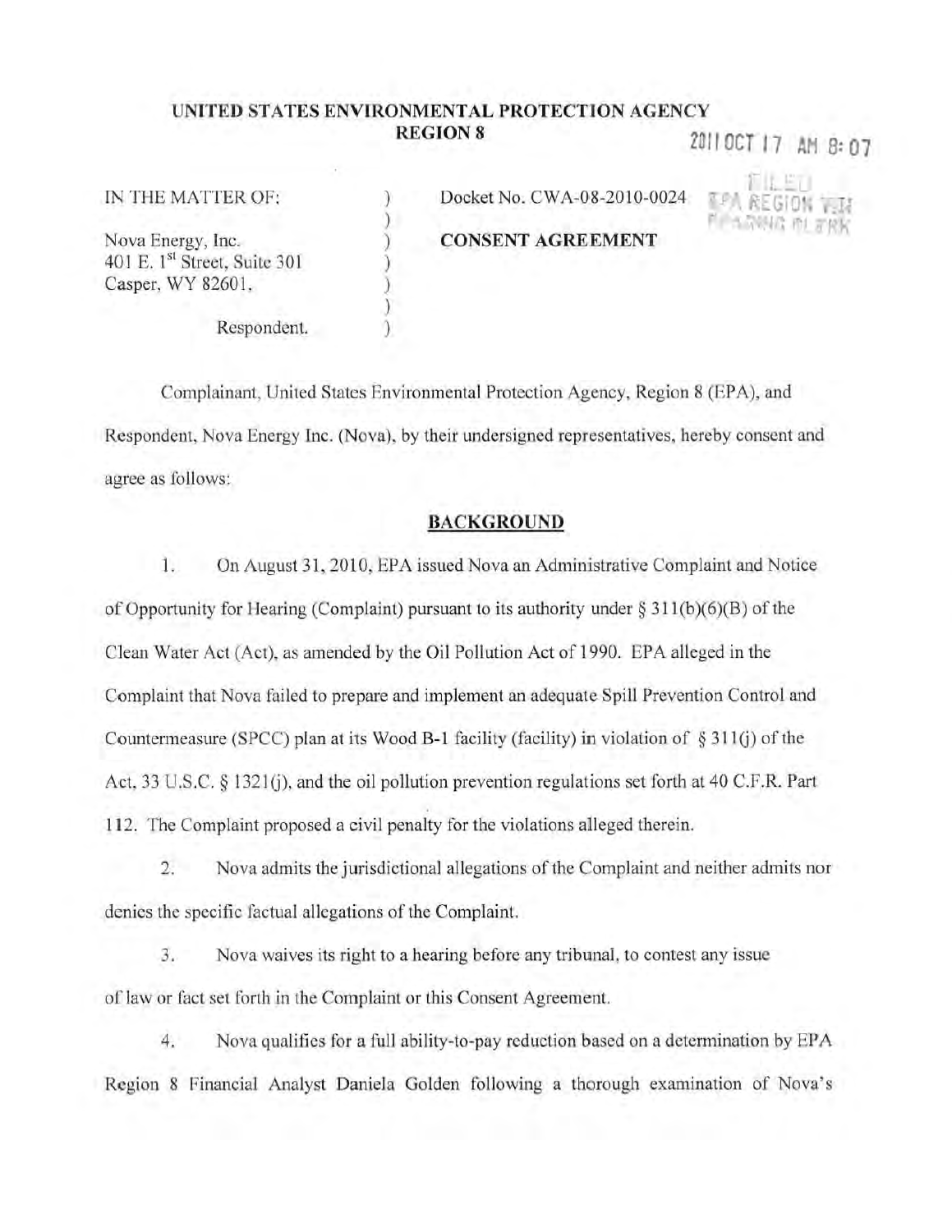financial information consistent with *EPA's Policy on Civil Penalties, A Framework for Statute*-*Specific Approaches to Penalty Assessments,* and *Ability to Pay Case Law Outline.* 

5. This Consent Agreement, upon incorporation into a final order, applies to and is binding upon EPA, and Nova, its successors, and assigns. Any change in ownership or corporate status of Nova, including, but not limited to, any transfer of assets or real or personal property, shall not alter Nova's responsibilities under this agreement. This Consent Agreement contains all terms of the settlement agreed to by the parties.

### TERMS OF SETTLEMENT

#### **CIVIL PENALTY**

6. Nova consents and agrees to pay a civil penalty in the amount of five hundred

dollars (\$SOO), in the manner described below in this paragraph:

- a. Payment is due within thirty (30) calendar days from the date written on the tinal order, issued by the Regional Judicial Officer that adopts this Consent Agreement. If the due date falls on a weekend or legal federal holiday, then the due date becomes the next business day. The date the payment is made is considered to be the date processed by Mellon Bank described below. Payments received by 11 :00 AM EST are processed on the same day, those received after 11 :00 AM are processed on the next business day.
- b. The payment shall be made by remitting a cashier's or certified check, referencing the name and docket number of this case, and "Oil Spill Liability Trust Fund-311," for this amount, payable to "Environmental Protection Agency," to:

| US checks by regular              |                            |
|-----------------------------------|----------------------------|
| US postal service mail:           | US EPA Fines and Penalties |
|                                   | Cincinnati Finance Center  |
|                                   | PO Box 979077              |
|                                   | St. Louis, MO 63197-9000   |
| <b>Federal Express, Airborne,</b> |                            |

U.S. Bank

2

or other commercial carrier: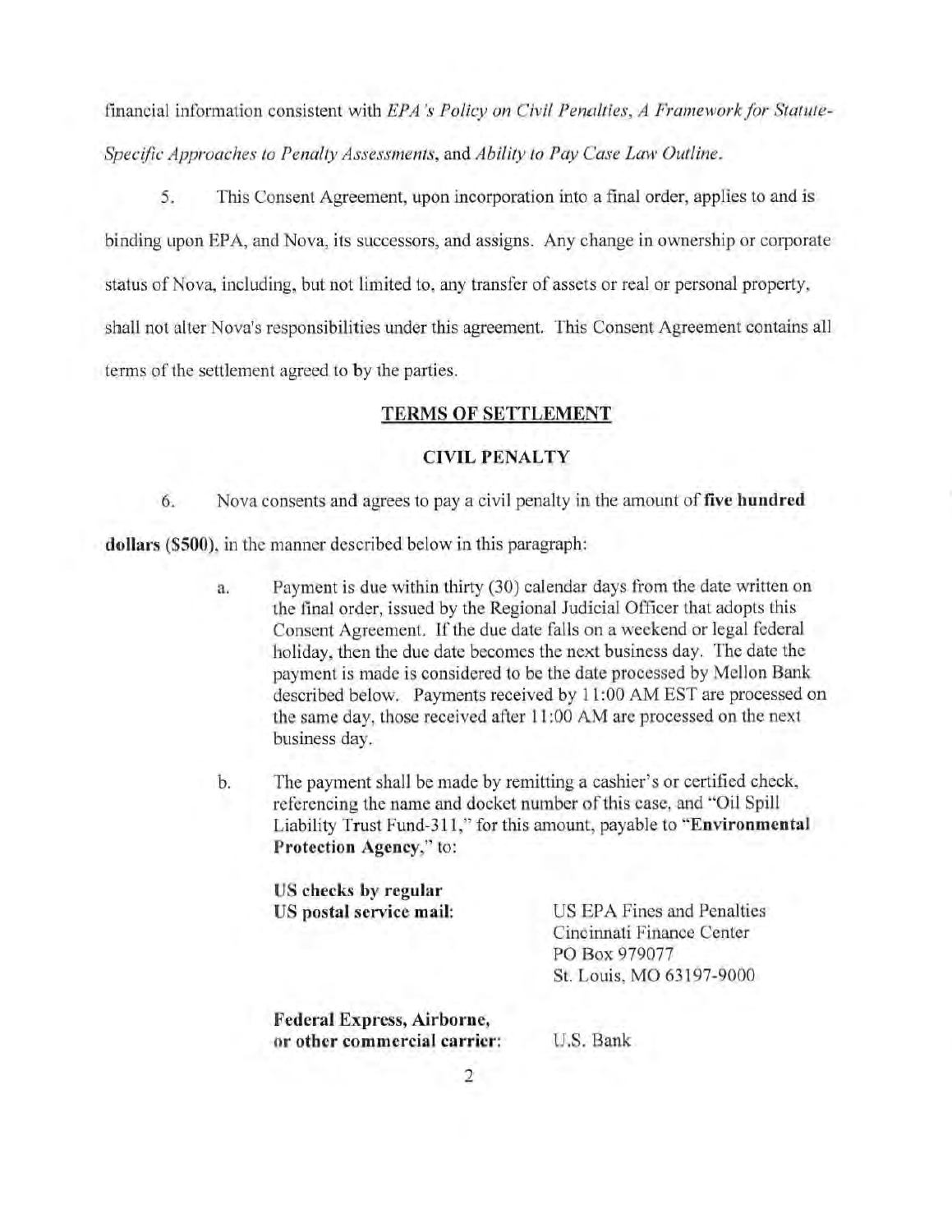**1005 Convention Plaza**  Mail Station SL-MO-C2GL Sl. Louis, MO 63101

**Wire transfers: On Line Payment: Federal Reserve Bank of New York**  $ABA = 021030004$  $Account = 68010727$  $SWIFT$  address  $=$   $FRNYU$ S33 **33 Liberty Street**  New York NY 10045 Field Tag 4200 of the Fedwire message should read "D 68010727 **Environmental Protection Agency"**  WWW.PAY.GOY **Enter sfo 1.1 in the search field** 

**Open form and complete required fields.** 

**Copies** of the **check or wire transfer shall be simultaneously sent to:** 

**Cynthia Peterson**  U.S. EPA Region 8 (SENF-UFO) 1595 Wynkoop Street Denver, CO 80202-1129

**Tina Artemis, Regional Hearing Clerk**  U.S. EPA Region 8 (SRC) 1595 Wynkoop Street Denver, CO S0202-1129

- **c. In the event payment is not received by the specified due date, interest accrues from the date** of the **final order, not the payment due date, at a rate**  established by the Secretary of the Treasury pursuant to 31 U.S.C. § 3717, **and will continue to accrue until the payment is received in full (i.e., on**  the  $1<sup>st</sup>$  late day, 30 days of interest accrues).
- **d. In addition to the accrual** of interest **specified in subsection (c)** of this Paragraph, a handling charge of fifteen dollars (\$15.00) shall be assessed on the 31<sup>st</sup> day from the date of the final order, and each subsequent 30**day period that the penalty. or any portion thereof, remains unpaid. In addition, a six percent (6%) per annum penalty shall be assessed on any unpaid principal amount** if the **penalty payment is not received within**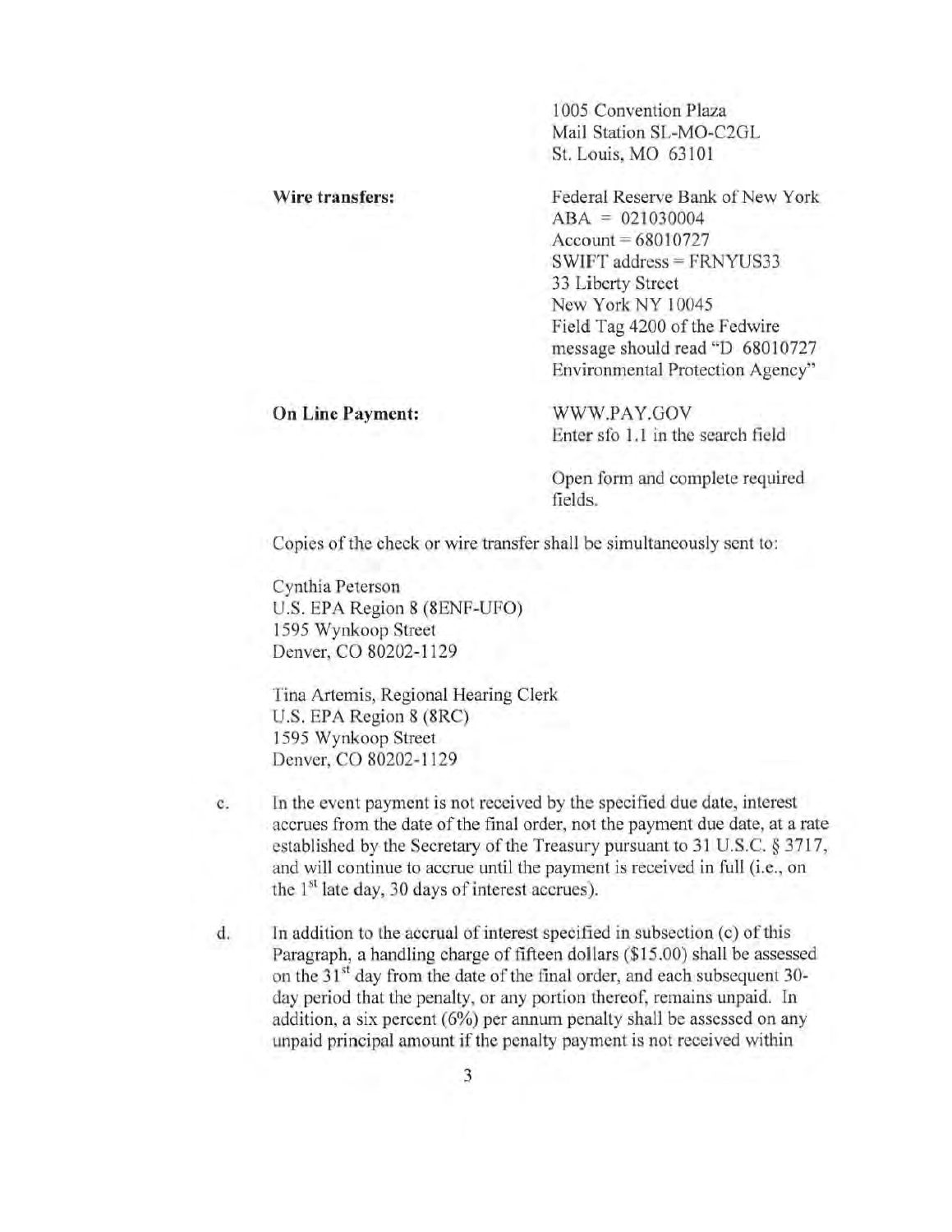ninety (90) days of the due date (i.e., the  $121<sup>st</sup>$  day from the date the final order is signed). Payments arc first applied to outstanding handling charges, 6% penalty interest, and late interest. The remainder is then applied to the outstanding principal amount.

c. Nova agrees that the penalty shall never be claimed as a federal or other tax deduction or credit.

## COMPLIANCE ORDER

7. Within thirty (30) days of receiving the Consent Agreement and Final Order, Nova agrees to submit for EPA review and approval draft SPCC plans for the Wood B-1, Davis Federal 24-33 and DL Cook Fed. 1-35 facilities. Nova shall submit final SPCC plans for these facilities to EPA within 30 days of receiving and addressing EPA's conunents, and properly implement the SPCC plans thereafter.

8. Within 30 days of receiving the Consent Agreement and Final Order, Nova shall submit to EPA documentation (such as photographs or invoices) verifying that the contaminated soils at the Wood B-1 facility have been properly remediated on site or removed and disposed of.

9. All reports and plans to EPA required by this Order shall be given to:

Cynthia Peterson (8ENF-UFO) U.S. EPA Region 8 1595 Wynkoop Street Denver, CO 80202-1129

#### STIPULATED PENALTIES

10. Nova shall be liable to EPA for stipulated penalties in the amount of \$50 per day for noncompliance with the compliance requirements set forth in Paragraphs 7 and 8 above. All stipulated penalties shall begin to accrue on the first day that performance is delinquent or a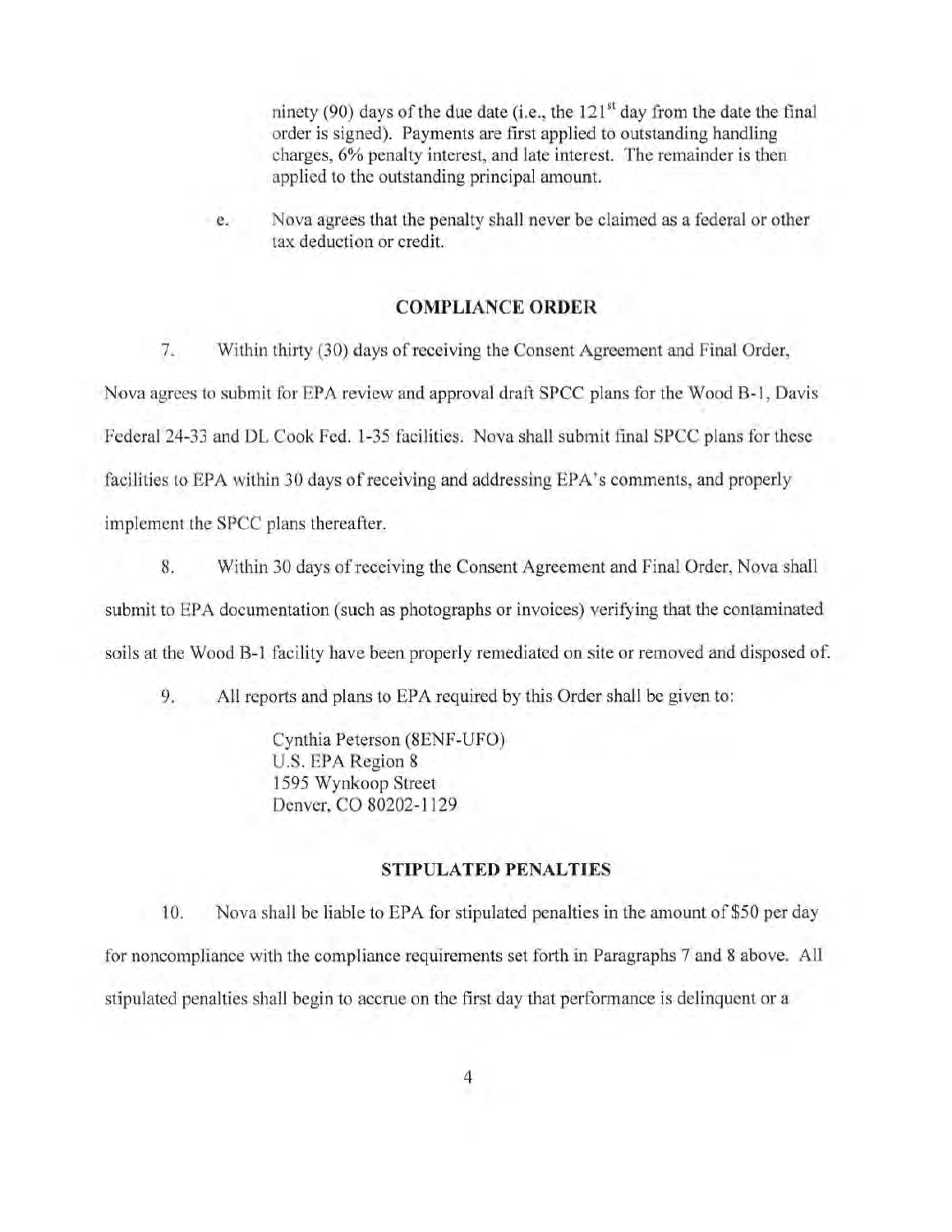violation of this Consent Agreement occurs, and continue to accrue through the final day of correction of the violation.

11. Stipulated penalties shall become owing upon written demand by the EPA and are due on or before the  $15<sup>th</sup>$  (fifteenth) of the month following the month the written demand is received. Nova shall, as directed by EPA, pay stipulated penalties owing to EPA in accordance with Paragraph 6 above.

12. EPA may, in the unreviewable exercise of its discretion, reduce or waive stipulated penalties otherwise due under this Consent Agreement.

### GENERAL PROVISIONS

13. Nothing in this Consent Agreement shall relieve Nova of the duty to comply with the Act and its implementing regulations.

14. Failure by Nova to comply with any of the terms of the Consent Agreement shall constitute a breach of the agreement and may result in referral of the matter to the Department of Justice for enforcement of the Consent Agreement and for such other relief as may be appropriate in federal district court.

15. Nothing in the Consent Agreement shall be construed as a waiver by the EPA or any other federal entity of its authority to seek costs or any appropriate penalty associated with any collection action instituted as a result of Nova's failure to perform pursuant to the terms of the Consent Agreement.

16. The undersigned representative of Nova certifies that he is fully authorized to enter into and bind Nova to the terms and conditions of this Consent Agreement.

5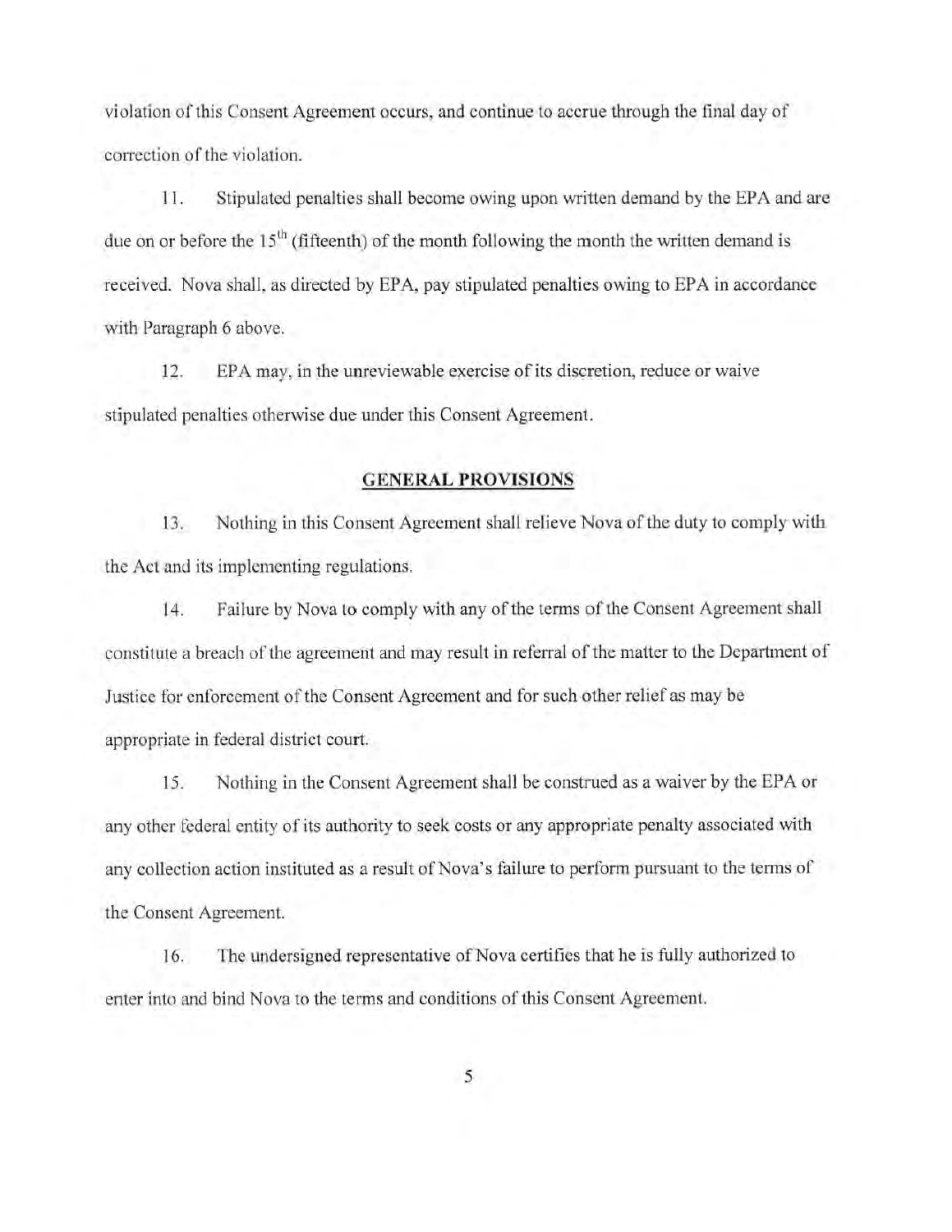17. The parties agree to submit this Consent Agreement to the Regional Judicial Officer, with a request that it be incorporated into a final order.

18. Each party shall bear its own costs and attorney fees in connection with this matter.

19. The Consent Agreement, upon incorporation into a final order by the Regional Judicial Officer and full satisfaction by the parties, shall be a complete and full civil settlement of the violations alleged in the Complaint.

## UNITED STATES ENVIRONMENTAL PROTECTION AGENCY, REGION 8, Complainant.

Date: 0CT 1 2 2011

By: JAMES H. BRUERS

Lega l Enforcement Program ACURP KEU DIFECIO Office of Enforcement, Compliance and Environmental Justice

Date:

 $B_y:$   $\rightarrow$   $\rightarrow$   $\rightarrow$ 

Sandra A. Stavnes, Director UIC-FIFRA-OPA Technical Enforcement Program Office of Enforcement, Compliance and Environmental Justice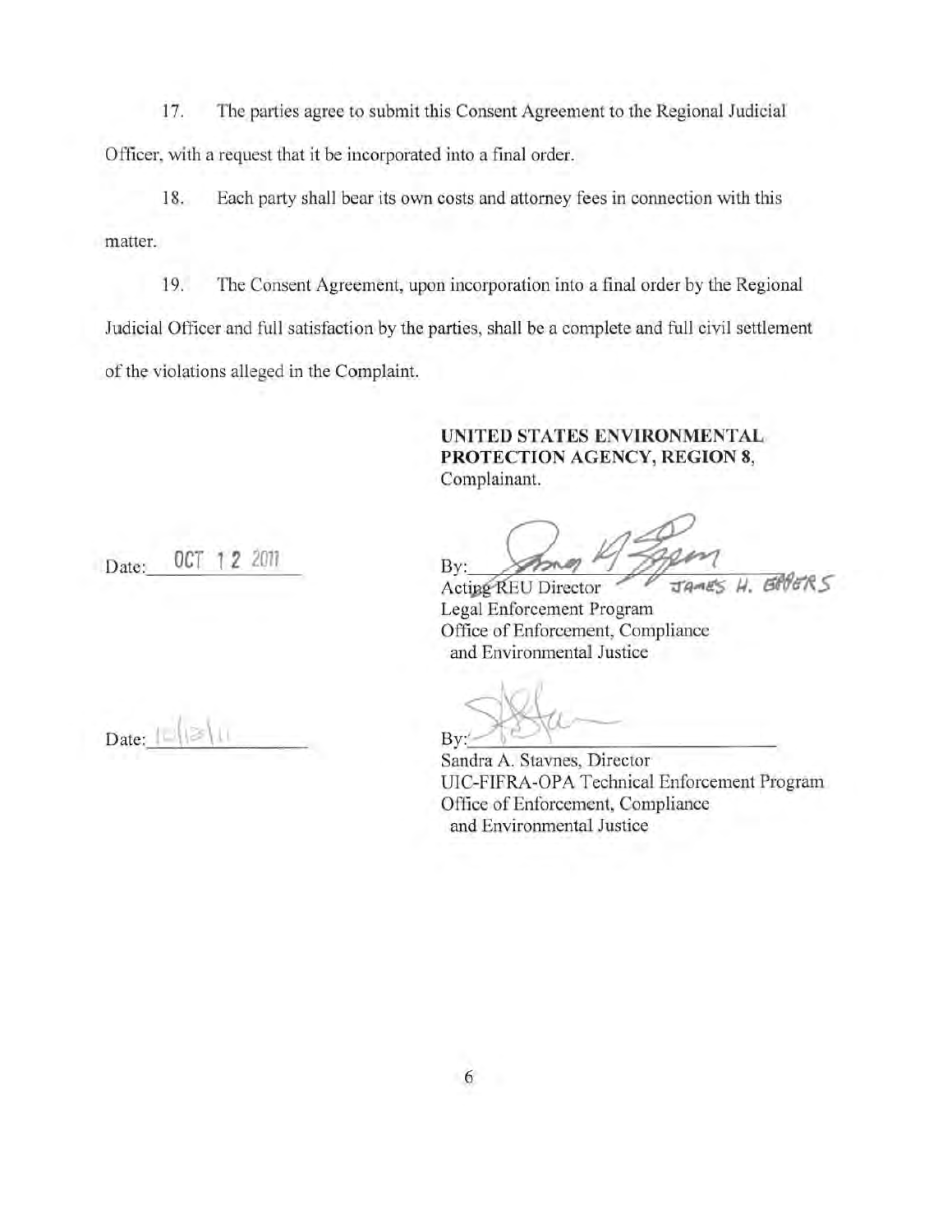Del. 12. 2011 7:42AM WILDFIRE

No. 0280 P. 8

NOVA ENERGY,INC. **Respondent.** 

Date:  $10/12/2011$ 

s

ī

 $\frac{1}{2}$   $\frac{1}{2}$   $\frac{1}{2}$   $\frac{1}{2}$ 

**Share-holder and Acting President** 

÷

,